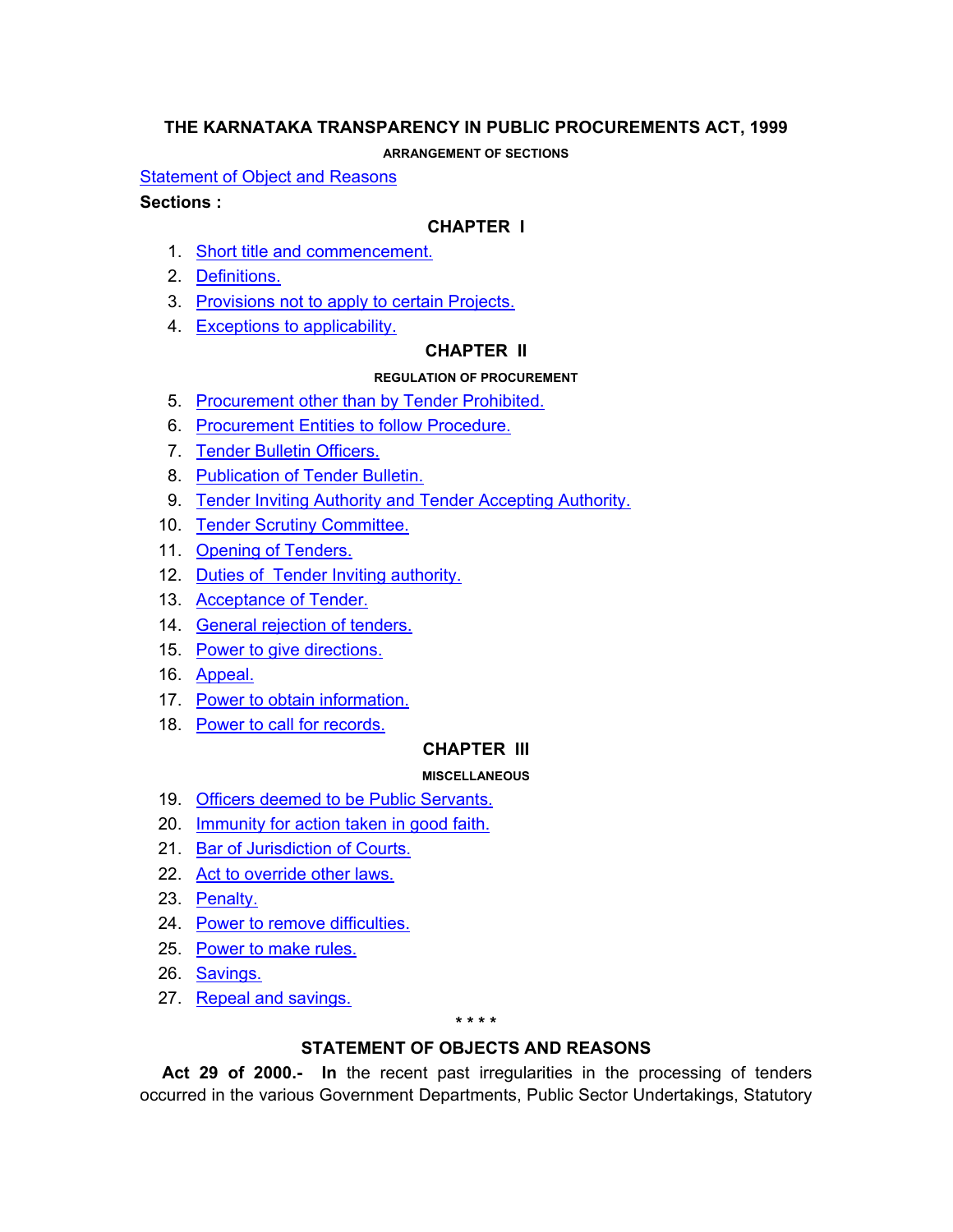Boards, etc., due to inadequate publicity of tenders, restricted supply of tender documents and resulting in lack of transparency in evaluation and acceptance of tenders.

 In the Budget speech of the year 1997-98, it has also been announced that in order to prevent recurrence of such irregularities, it has been decided to bring about a legislation to provide for transparency in the tender processes and to regulate the procedure in inviting, processing and accepting tenders.

Hence the Bill.

(Obtained from L.C. Bill No. 12 of 1999.)

 **Amending Act 21 of 2001.-** Clause (e) of section 4 of the Karnataka Transparency in Public Procurements Act, 1999 excludes applicability of Chapter II of the Act to the Government Departments in respect of procurement of goods or services of the value not exceeding ruees five lakhs and to the local authorities in case of implementing mini water supply and construction of school rooms of the value not excluding rupees two lakhs and in any other case where the value does not exceed rupees one lakh.

 Keeping in view the escalation in prices, it was felt necessary to have a uniform limit in respect of Government Departments as well as procurement of goods and services in the case of public sector undertakings, etc.

 Therefore it is considered necessary to amend the Act to exclude the applicability of Chapter II of the Act,-

 (i) in respect of procurement made by the Government Departments, State Government Undertaking or any Board, Body or Corporation established by or under any law and owned or controlled by the Government, Zilla Panchayats, City Municipal Corporations, City Municipal Councils, Hyderabad Karnataka Area Development Board, Malnad Area Development Board and Bayaluseeme Development Board for construction work of all types of values not exceeding rupees five lakhs and in case of goods and services other than construction work, of the value not exceeding rupees one lakh.

 (ii) Where the procurement of goods or service is by Grama Panchayat, Taluk Panchayat, Town Municipal Councils, Town Panchayats or Urban Development Authorities for the purpose of implementing mini waters supply scheme or construction of school rooms of the value not exceeding rupees two lakhs and in other cases, of the value not excedding ruees one lakh.

Hence the Bill.

 (Obtained from LA Bill No. 20 of 2001 (File No. SAMVYASHAE 33 SHASHANA 2001) **Amending Act 4 of 2003:-**

 Clause (d) of section 4 of the Karnataka Transparency in Public Procurements Act, 1999 (Karnataka Act 29 of 2000) provides for exemption from the applicability of the Act for a period of two years from the date of commencement of the Act, in respect of the Government Departments, Public Sector Undertakings, Boards, Corporations and such other Institutions specified by the Government. It is considered necessary to extent the period of exemption from the existing period of two years to three years.

Hence the Bill

(Obtained from LA Bill No.3 of 2003 (File No. SAMVYASHAE 05 SHASANA 2003)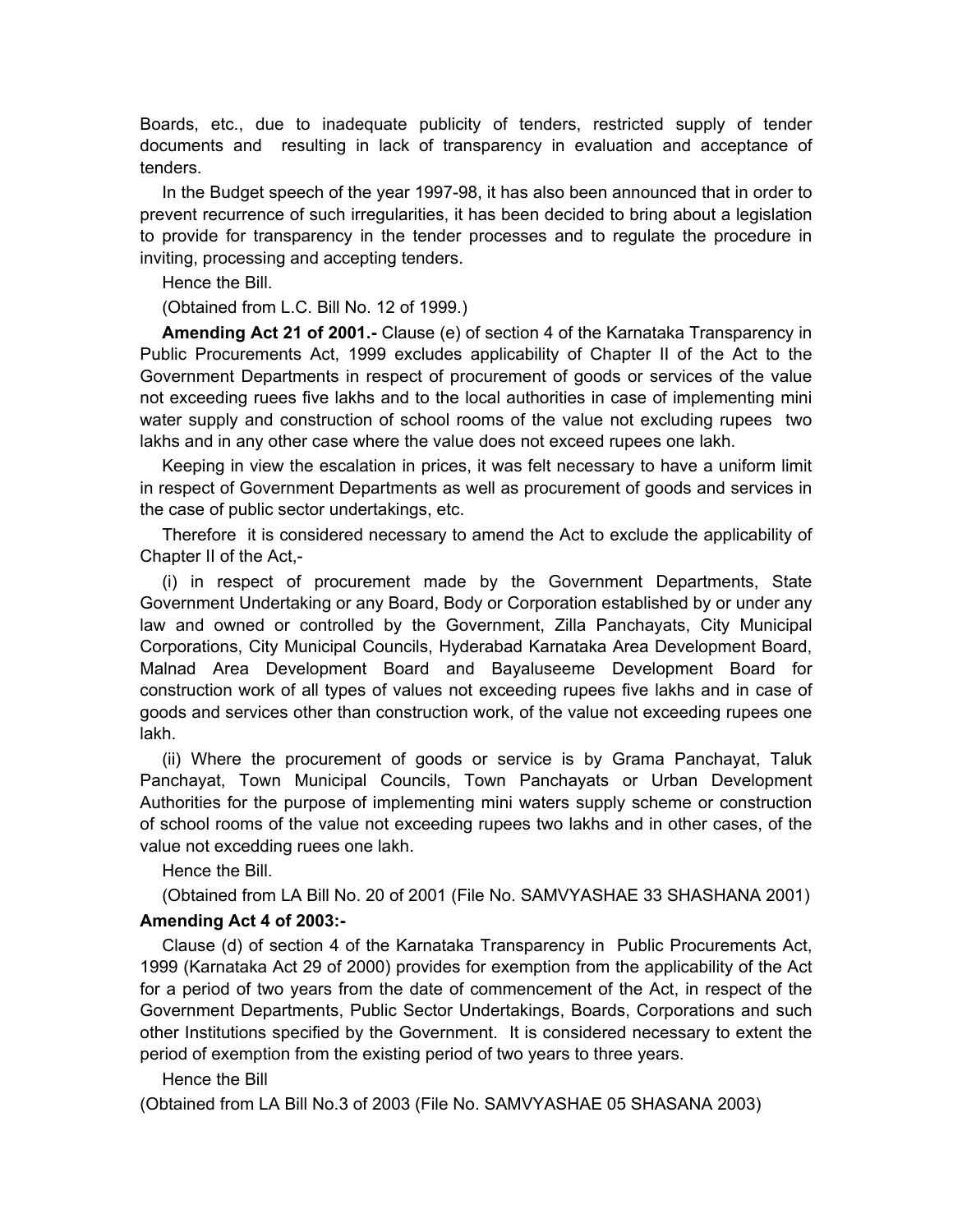### **KARNATAKA ACT NO. 29 OF 2000**

<span id="page-2-0"></span>*(First Published in the Karnataka Gazette Extraordinary on the thirteenth day of December, 2000)* 

### **THE KARNATAKA TRANSPARENCY IN PUBLIC PROCUREMENTS ACT, 1999.**

*(Received the assent of the Governor on the tenth day of December, 2000)* 

#### *(As amended by Act 21 of 2001 and 4 of 2003)*

 An Act to provide for ensuring transparency in public procurement of goods and services by streamlining the procedure in inviting, processing and acceptance of tenders by Procurement Entities, and for matters related thereto.

 WHEREAS it is expedient in public interest to render the process of procurement of goods and services by Procurement Entities transparent by streamlining the procedure in inviting, processing and acceptance of tenders.

 BE it enacted by the Karnataka State Legislature in the fiftieth year of the Republic of India as follows:-

### **CHAPTER I**

 **1. Short title and commencement.-** (1) This Act may be called the Karnataka Transparency in Public Procurements Act, 1999.

 (2) It shall be deemed to have come into force with effect from the fourth day of October, 2000.

 **2. Definitions.-** In this Act, unless the context otherwise requires,-

 (a) 'Construction Works' means putting up, demolishing, repairs or renovation of buildings, roads, bridges or other structures including fabrication of steel structures and all other civil works;

 (b) 'Goods' means Machinery, Motor Vehicles, Equipment, Furniture, Articles of Stationary, textiles raw materials, drugs, scientific instruments, chemicals, food grains, oil and oil seeds or other commodity required for consumption, use or distribution by a Procurement Entity in discharge of its public duties;

(c) 'Government' means the State Government;

 (d) 'Procurement Entity' means any Government Department, a State Government Undertaking, Local Authority or Board, Body or Corporation established by or under any law and owned or controlled by the Government, and any other body or authority owned or controlled by the Government and as may be specified by it.

 (e) 'Public Procurement' or 'procurement' means purchase of goods, obtaining of services or undertaking of construction works by the procurement entities;

 (f) 'Services' means the action of serving, attending upon, helping or benefiting a Procurement Entity in the course of discharging its public duties and includes construction works;

 (g) 'Specified goods or Services' means the goods or services as the case may be specified in a tender and identified in the contract resulting from acceptance of a tender on account of a procurement entity;

 (h) 'Tender' means the formal offer made for supply of goods or services in response to an invitation for tender published in a Tender Bulletin;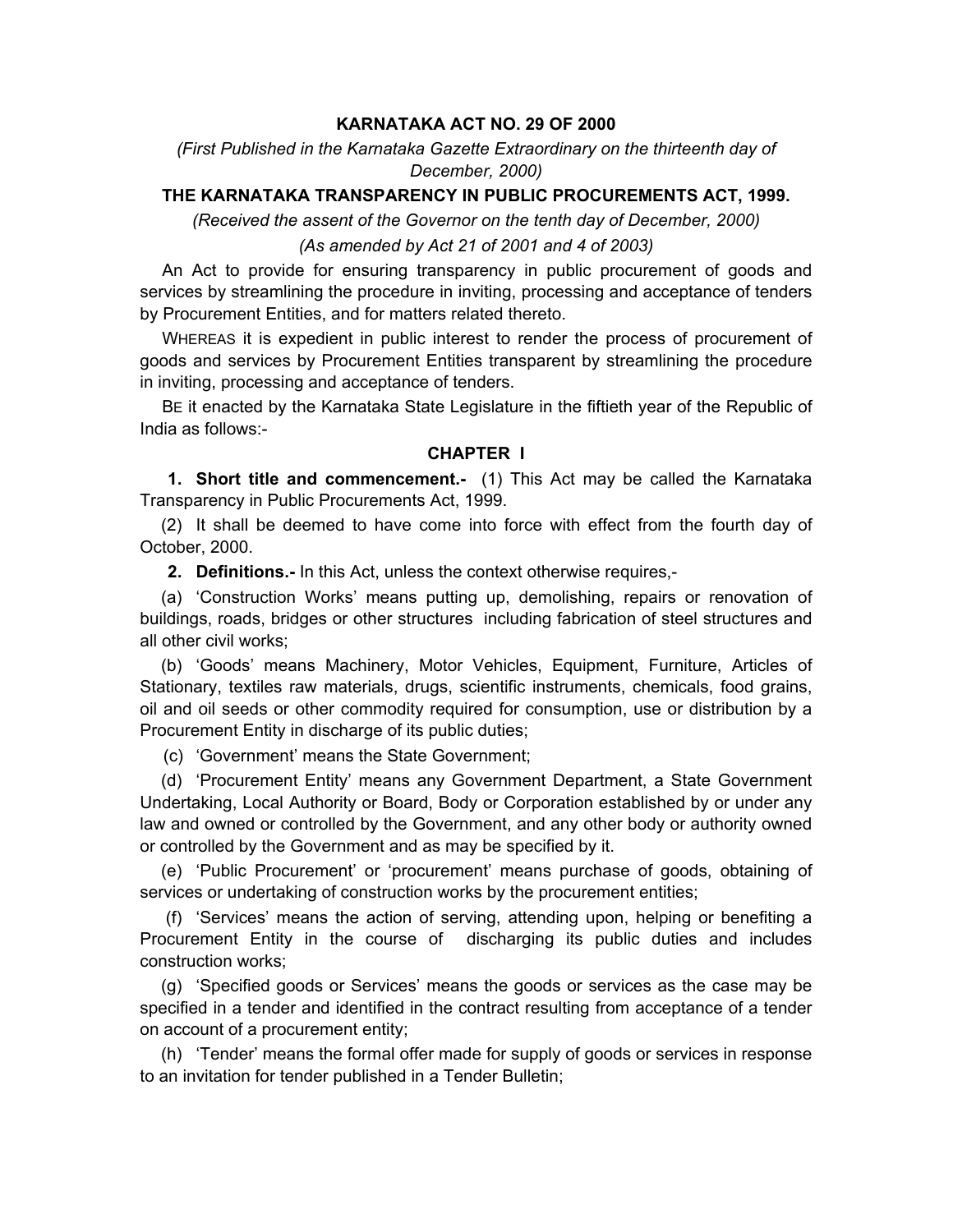<span id="page-3-0"></span> (i) 'Tender Accepting Authority' means an officer or a Committee appointed to accept tenders and a 'Tender Inviting Authority' means an officer or a Committee appointed to invite tenders, under section 9;

 (j) 'Tender Bulletin' means a bulletin published for the State as a whole or for any district or districts within the State containing the details of invitation, processing and acceptance of Tenders;

 (k) 'Tender Bulletin Officer' means a State Tender Bulletin Officer or a Tender Bulletin Officer referred to in section 7;

 (l) 'Tender Document" means the set of papers detailing the schedule of works, calendar of events, requirement of goods and services, technical specifications, procurement criteria and such other particulars, as may be prescribed for evaluation and comparison of tenders.

**3. Provisions not to apply to certain Projects.-** The provisions of this Act in so far as they are inconsistent with the procedure specified in respect of the Projects funded by International Financial Agencies or Projects covered under International Agreements, shall not apply to procurement of goods or services for such project.

**4. Exceptions to applicability.-** The provisions of Chapter II shall not apply to Procurement of goods and services,-

(a) During the period of natural calamity or emergency declared by the Government ;

 (b) Where the goods or services are available from a single source or where a particular supplier or contractor has exclusive rights in respect of the goods or services or construction work and no reasonable alternatives or substitutes exist:

 Provided that for the purpose of this clause there shall be a committee of three experts consisting of one technical representative of the procuring entity one technical representative of the Government organisation dealing with similar procurement and one representative from a reputed Academic or Research Institution or Non-Commercial Institution having expertise in such line to examine and declare that the goods or services are available from a single source;

 (c) Where the procuring entity having procured goods, services or technology from a supplier or contractor determines that additional supplies must be procured from the same supplier or contractor for reasons of standardization and compatibility with the existing goods, service or technology;

 (d) Where the goods or services are procured from certain Departments of Government, public sector undertakings, statutory boards and such other institutions specified by the Government and such goods are manufactured or services are provided by them, for a period not exceeding '[three years]' from the date of commencement of this Act;

#### 1. Subsituted by Act 4 of 2003 w.e.f. 27.3.2003.

1 [(e) Where the procurement is by the Government Departments, State Government Undertakings, or any Board, Body or Corporation established by or under any law and owned or controlled by the Government or Zilla Panchayats constituted under the Karnataka Panchayat Raj Act, 1993 or City Municipal Corporations established under the Municipal Corporations Act, 1976 or City Municipal Councils established under the Karnataka Muncipalies Act, 1964 or the Hyderabad Karnataka Areas Development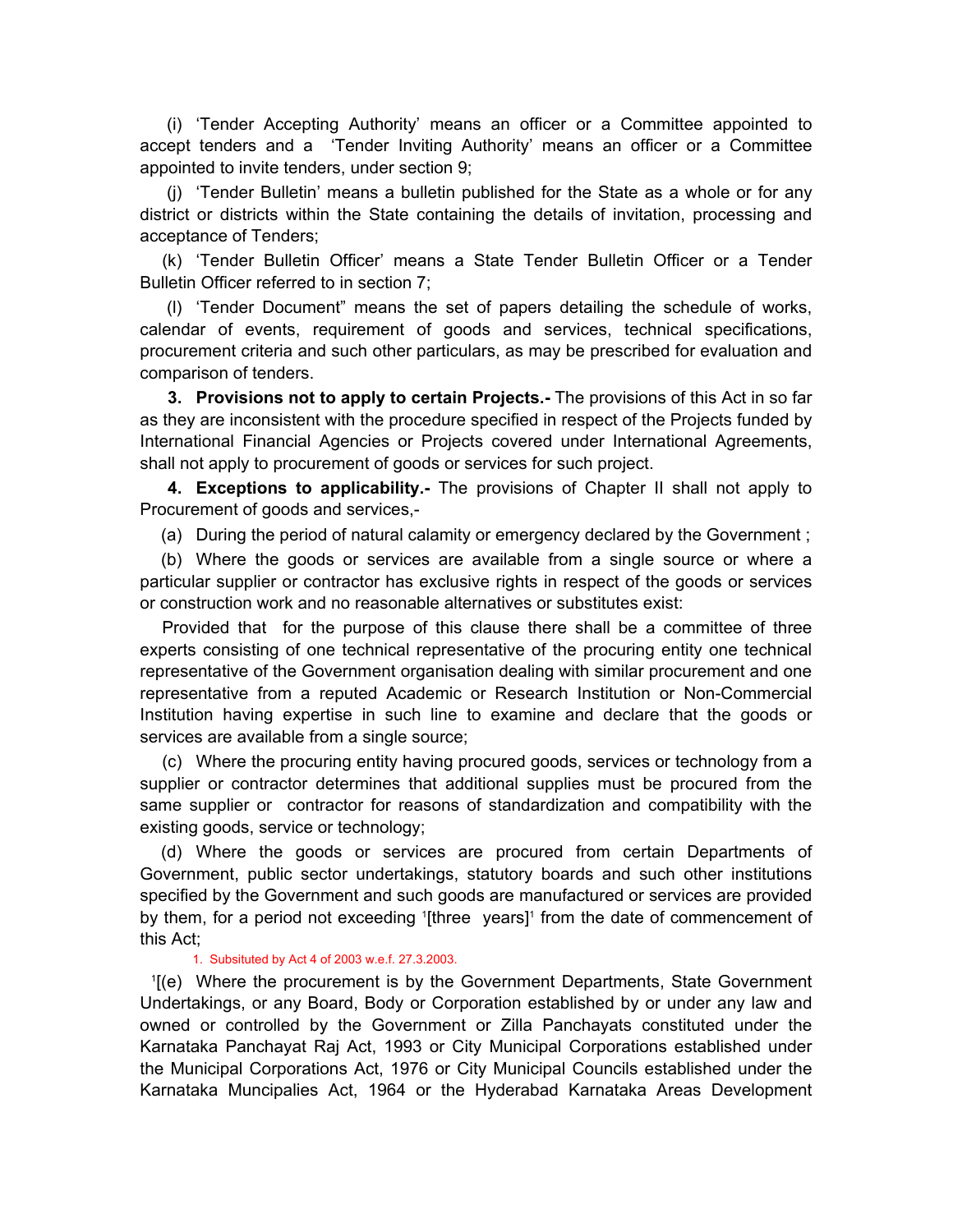<span id="page-4-0"></span>Board constituted under the Hyderabad Karnataka Area Development Board Act, 1993 or Malnad Area Development Board constituted under the Malnad Area Development Board Act, 1991 or the Bayaluseeme Development Board constituted under the Bayaluseeme Development Board Act, 1994,-

1. Clause e and ee substituted by Act 21 of 2001 w.e.f. 25.8.2001.

 (i) in case of construction works of all types the value of which does not exceed rupees five lakhs;

 (ii) in case of goods or services other than construction works the value of which does not exceed rupees one lakh;

 (ee) where the procurement of goods or services is by the Grama Panchayats and Taluk Panchayats constituted under the Karnataka Panchayat Raj Act, 1993, Town Municipal Councils or Town Panchayats constituted under the Karnataka Municipalities Act, 1964 or Urban Development Authorities constituted under the Karnataka Urban Development Authorities Act, 1987,-

 (i) for the purpose of implementing mini water supply scheme or construction of school rooms and the value of such procurement does not exceed rupees two lakhs; and

 (ii) for other purposes and the value of such procurement does not exceed rupees one lakh.<sup>11</sup>

 (f) Where the goods or services are procured under rate contracts from the Director General of Supplies and Disposals or from the Stores Purchase Department of the State; and

 (g) in respect of specific procurements as may be notified by the Government from time to time.

 (h) in respect of spot purchase of cotton by Spinning Mills, purchase of oil seeds by the Karnataka Agro-Industries Corporation or the Karnataka Co-operative Oil Seeds Grower's Federation, purchase of sugarcane by Sugar Mills, direct purchase of paddy by the Agricultural Produce Market Committees and the Karnataka Food and Civil Supplies Corporation, purchase of cloth by the Karnataka Handloom Development Corporation, purchase of silk by the Karnataka Silk Industries Corporation, purchase of milk by the Karnataka Milk Producers Co-operative Federation, purchase of palm oil by the Karnataka Food and Civil Supplies Corporation and the Karnataka Co-operative Oil Seeds Grower's Federation, purchase of cloth by the Government Departments and public sector undertaking from the Karnataka Handloom Development Corporation and purchase by such other organizations or purchase of any other material as may be notified by the Government from time to time.

#### **CHAPTER II**

#### **REGULATION OF PROCUREMENT**

 **5. Procurement other than by Tender Prohibited.-** On and from the date of commencement of this Act no Procurement Entity shall procure goods or services except by inviting Tenders for supply.

 **6. Procurement Entities to follow Procedure.-** No tender shall be invited, processed or accepted by a Procurement Entity after the commencement of this Act except in accordance with the procedure laid down in this Act or the rules made thereunder.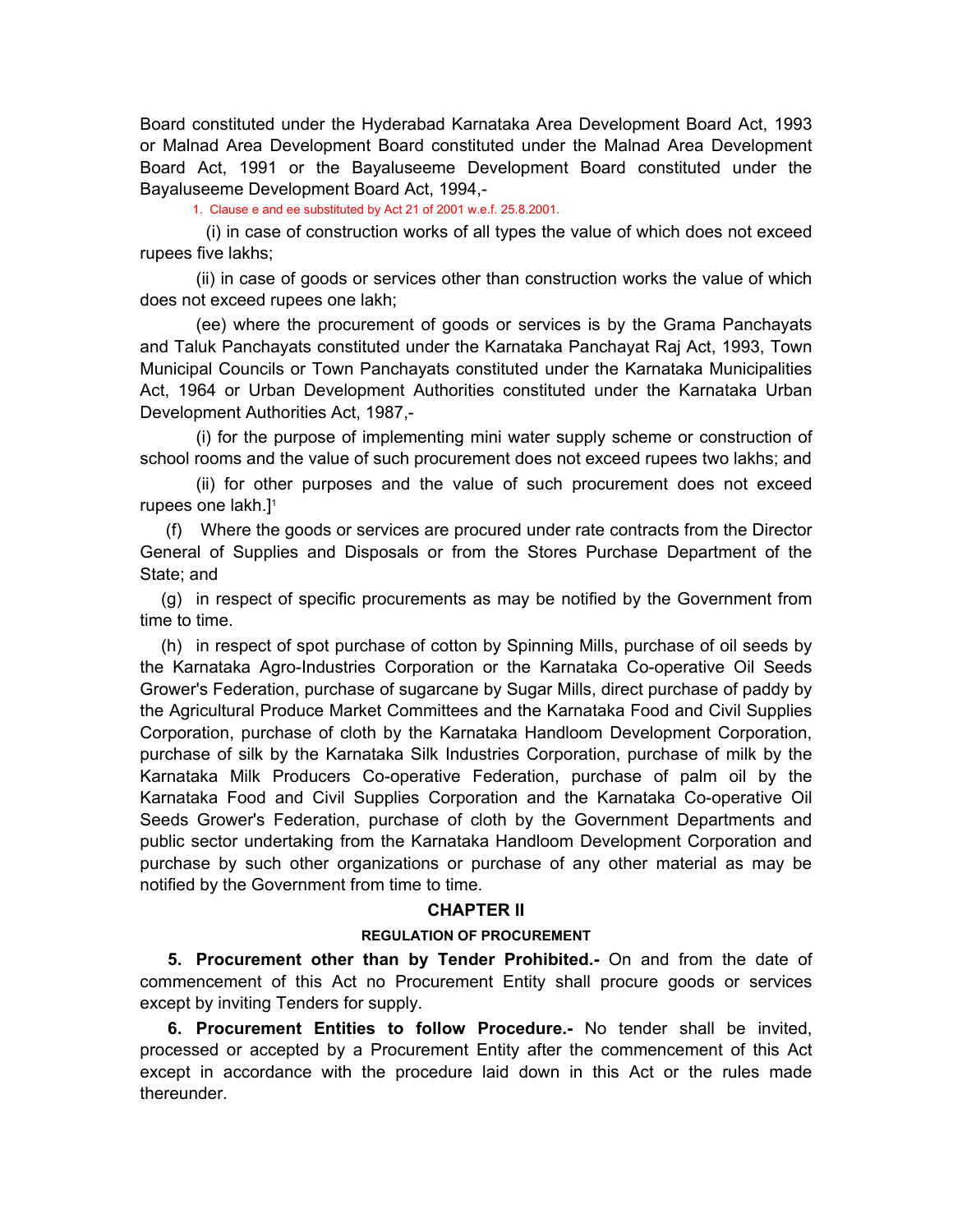<span id="page-5-0"></span> **7. Tender Bulletin Officers.-** (1) The Government may by notification appoint an officer not below the rank of a Deputy Secretary to Government of the concerned department to be the State Tender Bulletin Officer for the State in respect of that Department where the procurement of that department covers more than one district.

(2) Deputy Commissioner of the District shall be the District Bulletin Officer.

 **8. Publication of Tender Bulletin.-** (1) The State Tender Bulletin Officer, or as the case may be, the District Tender Bulletin Officer shall on receipt of intimation relating to notice of invitation of tender from tender inviting authority or information relating to details of acceptance of tender under section 13 or rejection of tender under section 14 from the tender Accepting Authority, publish within the prescribed time, the State Tender Bulletin or as the case may be District Tender Bulletin.

 (2) The Tender Bulletin shall be made available for sale in the office of the Tender Bulletin Officer and in such other places as the Tender Bulletin Officer deems fit to make available.

 **9. Tender Inviting Authority and Tender Accepting Authority.-** (1) The Procurement Entity may, by order, appoint, -

 (i) one or more of officers or a Committee of Officers to be the Tender Inviting Authority for any specified area, specified procurement or specified class of goods or services, and

 (ii) one or more of officers or a Committee of Officers to be the Tender Accepting Authority for any specified area or Specified Procurement, specified class of goods and services:

 Provided that where a multi-member Committee is already appointed for any Procurement Entity for discharging the function of accepting tenders, such Committee shall be deemed to be a Tender Accepting Authority appointed under this Act.

**10. Tender Scrutiny Committee.-** The Tender Accepting Authority may constitute a Tender Scrutiny Committee consisting of such persons as it deems fit to scrutinise tenders above five crores in the case of the Public Works, Irrigation and Minor Irrigation Departments of the Government and above rupees one crore in other cases.

 **11. Opening of Tenders.-** (1) The Procurement entity may authorise either the Tender Inviting Authority or the Tender Accepting Authority or any other Officer to open the Tenders and draw up a list of Tenderers responding to the notice inviting tender, in each case.

 (2) The Authority, or as the case may be the officer referred to in sub-section (1) shall open the tender, draw up a list of tenderers in the prescribed manner and unless it is also the Tender Accepting Authority, forward the tenders along with the list of tenderers, to the Tender Accepting Authority.

**12. Duties of Tender Inviting Authority.-** (1) It shall be the duty of every Tender Inviting Authority,-

 (a) to take out notice inviting tenders at the behest of the Procurement Entity in the prescribed manner;

 (b) to communicate the notice inviting tenders by marking a copy thereof to the Tender bulletin Officer concerned immediately after issue of the notice;

(c) to cause publication of notice inviting tenders in the prescribed manner; and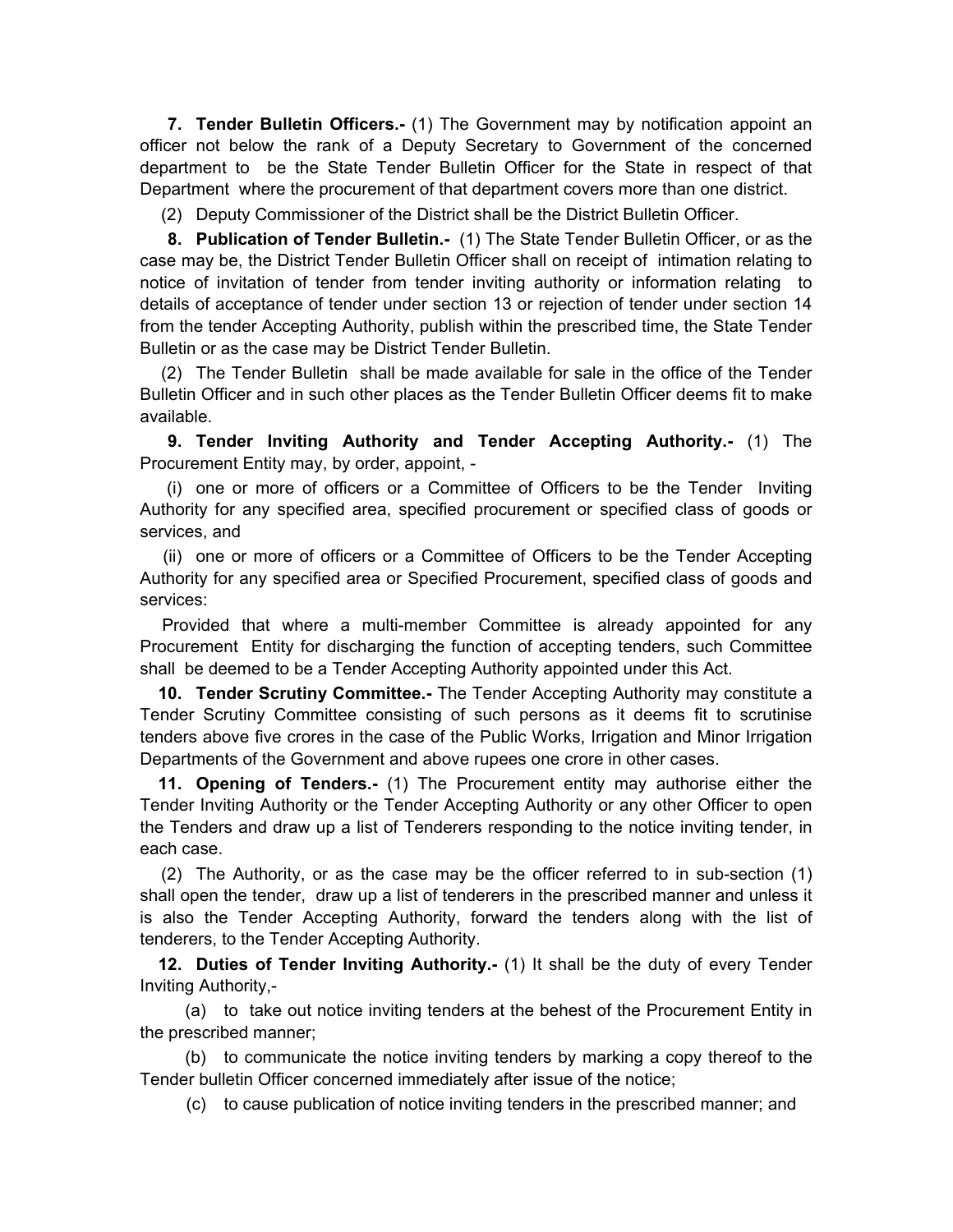<span id="page-6-0"></span> (d) to supply the Schedule of Rates and Tender Documents to every intending tenderer who has applied to get such documents.

 (2) The Tender Inviting Authority shall take out notices, communications and publications required to be taken out under this section in such form, in such manner, by such mode and at such time and interval as may be prescribed and different manner and mode of publication may be prescribed for different procurements depending on the value of the procurement.

 (3) The Tender Inviting Authority shall collect all the details received in response to the notice inviting tender, within the time stipulated and unless it is itself authorised to open the tender shall compile and forward all the tenders received to the Authority or Officer authorised to open the tenders.

 **13. Acceptance of Tender.-** The Tender Accepting Authority shall, after following such procedure as may be prescribed pass order accepting the tender and shall communicate the information relating to acceptance of tender together with a comparative analysis and reasons for accepting of tender to the procurement entity and the Tender Bulletin Officer:

 Provided that where the Tender Accepting Authority consists of single officer who is due to retire within the next six months, from the date fixed for the acceptance for tender, he shall not act to accept the tender without obtaining prior approval of the Procurement Entity:

 Provided further that subject to such general or special order as may be issued by the Government from time to time, the Tender Accepting Authority may before passing order accepting a tender negotiate with lowest tenderer.

 **14. General rejection of tenders.-** (1) The Tender Accepting Authority may at any time before passing an order of acceptance under section 13 reject all the tenders on the ground of changes in the scope of procurement, failure of anticipated financial resource, accidents, calamities or any other ground as may be prescribed which would render the procurement unnecessary or impossible and report the same to the Procurement Entity.

 (2) The Procurement Entity shall thereafter communicate the fact of the rejection under this section to all the Tenderers and also cause the same to be published in the Tender Bulletin.

 **15. Power to give directions.-** It shall be competent for the Government to give appropriate directions to the Procurement Entity or the Authorities under this Act in order to secure and maintain transparency at any stage of the process of procurement, and it shall be duty of the Procurement Entity or such authority to comply with the directions.

 **16. Appeal.-** (1) Any tenderer aggrieved by an order passed by the Tender Accepting Authority other than the Government under section 13 may appeal to the prescribed authority within thirty days from the date of receipt of the order:

 Provided that the prescribed authority may, in its discretion allow further time not exceeding thirty days for preferring any such appeal, if it is satisfied that the appellant had sufficient cause for not preferring the appeal in time.

 (2) The prescribed authority may after giving opportunity of being heard to both the parties pass such order thereon as it deems fit and such order shall be final.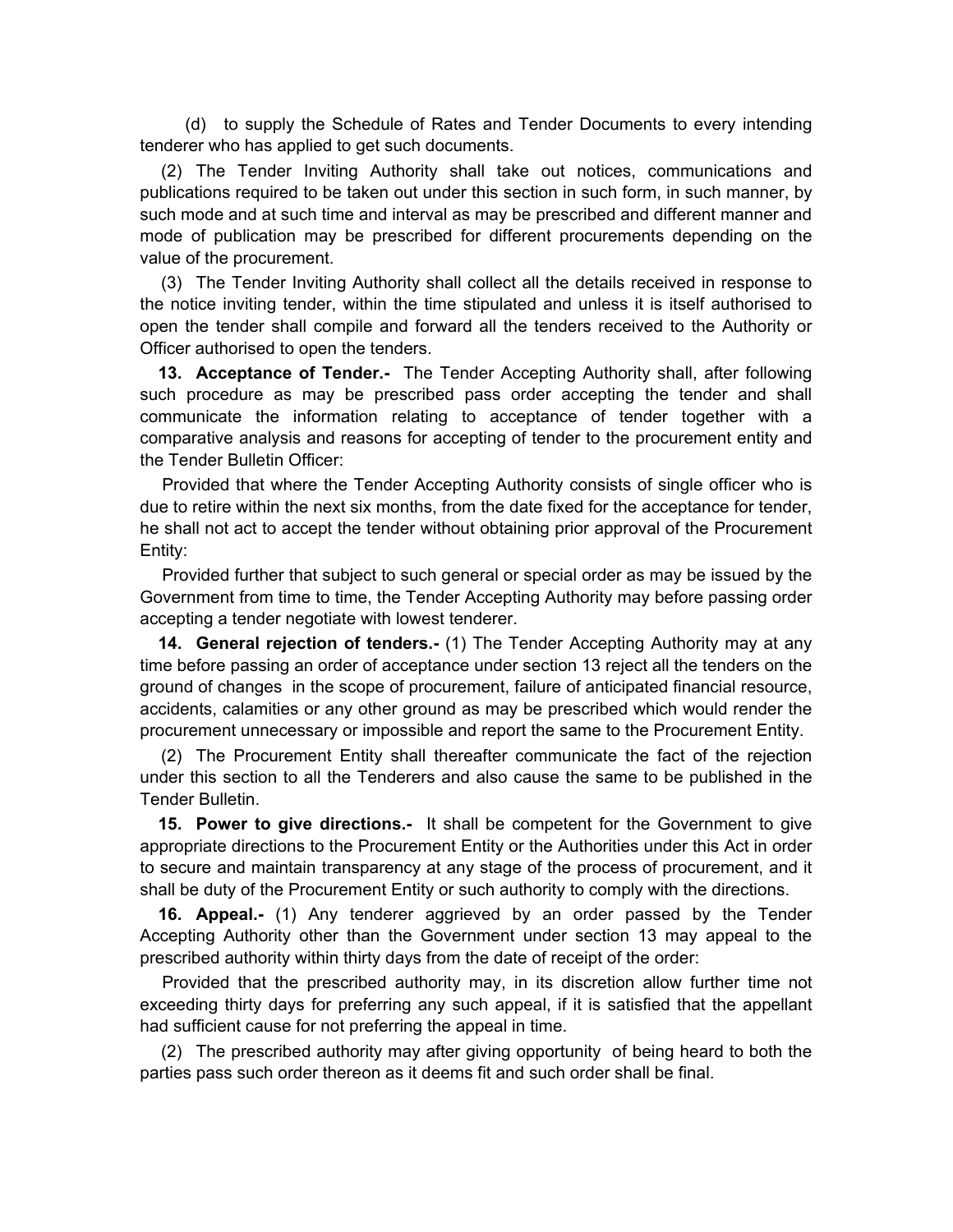<span id="page-7-0"></span> (3) The prescribed authority shall as far as possible dispose of the appeal within thirty days from the date of filing thereof.

 **17. Power to obtain information.-** Notwithstanding anything contained in this Act or in any other law for the time being in force, the Government may with a view to ensuring transparency call for and obtain, from any Authority under this Act, any information relating to any matter in the process of procurement.

 **18. Power to call for records.-** The Government may at any time, with a view to ensuring transparency in the procurement process call upon any authority under this Act,-

(i) to produce records relating to invitation, processing and acceptance of tenders ;

 (ii) to furnish the tender document, estimates/statements/accounts or statistics relating to such tenders; and

(iii) to furnish report on any specific point incidental to the procurement.

### **CHAPTER III**

#### **MISCELLANEOUS**

 **19. Officers deemed to be Public Servants.-** Every Officer acting under or in pursuance of the provisions of this Act or under a rule, order or notification made thereunder, shall be deemed to be a public servant within this meaning of section 21 of the Indian Penal Code, 1860 (Central Act XLV of 1860).

**20. Immunity for action taken in good faith.-** No suit or other legal proceeding shall lie against the Government or any officer or authority empowered to exercise powers or perform the functions under the Act in respect of anything which is in good faith done or intended to be done under this Act.

 **21. Bar of Jurisdiction of Courts.-** Save as otherwise provided in this Act no order passed or proceedings taken by any officer or authority under this Act shall be called in question in any court, and no injunction shall be granted by any court in respect of any action taken or to be taken by such officer or authority in exercise of powers conferred on him or it, by or under this Act.

 **22. Act to override other laws.-** The provisions of this Act shall have effect notwithstanding anything inconsistent therewith contained in any other law for the time being in force or any custom or usage, agreement, decree or order of a Court or a Tribunal or other Authority.

 **23. Penalty.-** Whoever contravenes the provisions of this Act or the rules made thereunder shall be punishable with imprisonment for a term which may extend to three years and with fine which may extend to five thousand rupees.

 **24. Power to remove difficulties.-** If any difficulty arises in giving effect to the provisions of this Act, the Government may, by order published in the Gazette make such provisions not inconsistent with the provisions of the Act as appear to them to be necessary or expedient for removing the difficulty:

 Provided that no such order shall be made after this expiry of a period of two years from the date of commencement of the Act.

 **25. Power to make rules.-** (1) The Government, may by notification, make such rules as are necessary for carrying out the purposes of this Act.